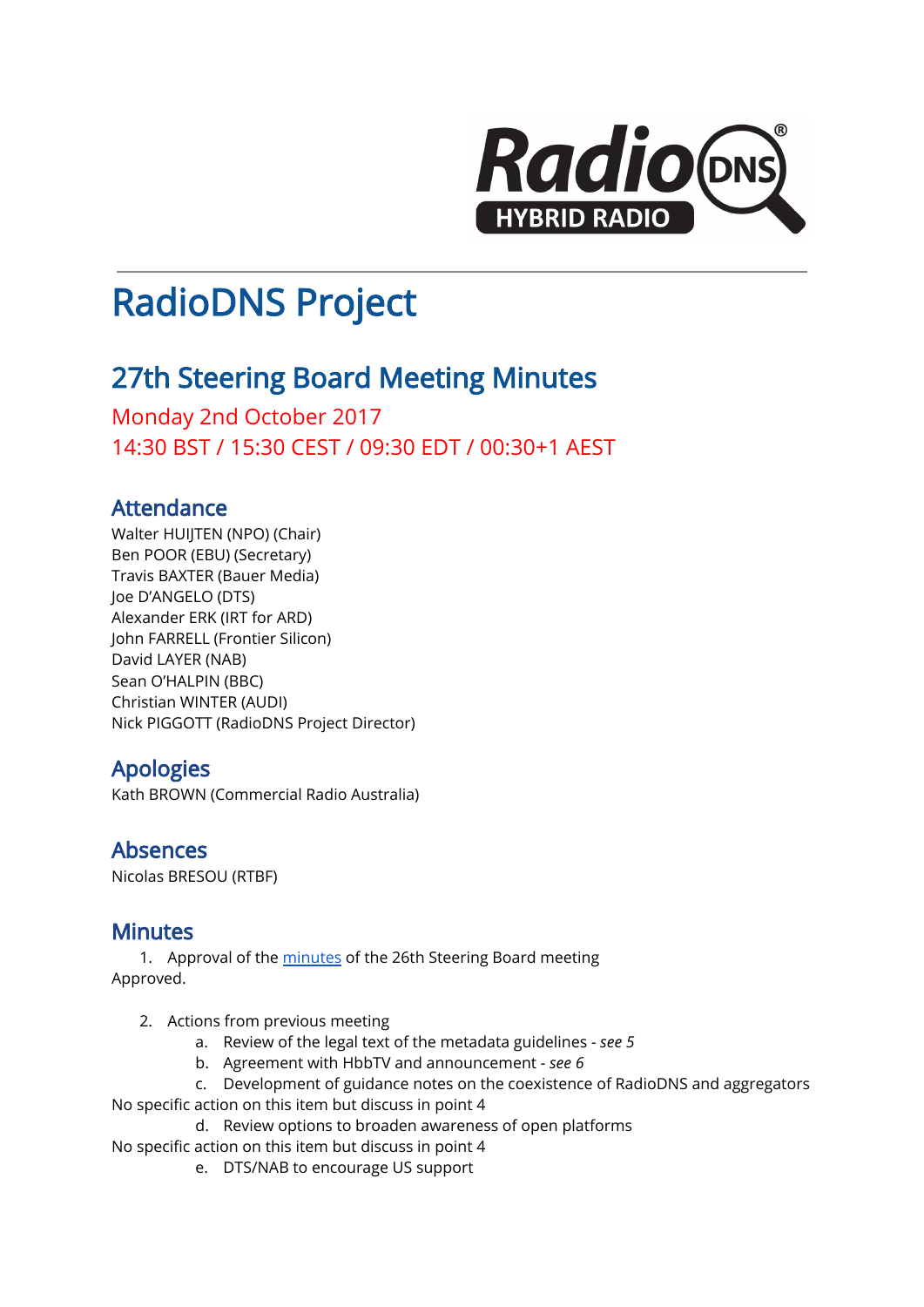JD - actions led by the work in Australia with RadioApp. Don't provide the same kind of service in the US, but engaged with groups around platform options (e.g. jump2go). Focus is on pragmatic delivery of services, looking for actual implementations to take advantage.

DL - working out how to get NAB members signed up to RadioDNS and how NAB could make that a member benefit. No timeline or plan, but discussions at this stage. An opt-out benefit for members.

- f. Consider options to demonstrate RadioDNS capabilities *- see 4*
- g. HowTo guide for using RadioDNS

Action: NP to send links to the HowTo guides and the Japan Youtube video to the board. BP - we should do a well produced video for the benefits (high level) for a broadcaster, manufacturer, listener.

SOH - which audience are we talking to?

NP - I think, looking at our last meeting, we should produce something aimed at management teams and strategists, talking about benefits

SOH - infographics, case studies, talking heads, interviews from broadcasters / manufacturers / implementers

AE - agreed.

Action: NP - to create a production plan with style and content, circulate to the SB for comment/review, and then produce

- h. Review and feedback on BP's proposal for technical group *- see 3*
- i. Advise directors on level of directors' indemnity

Circulated out to the Directors on 25th September.

JF - would the insurers pursue the directors individually for the GBP25,000 excess if the company became insolvent? Would like to know categorically that we are not exposed to personal liability. Action: NP - will check with the insurer.

j. Strategy Meeting continuation - *see 6*

#### 3. [Establishment](https://docs.google.com/document/d/12wF75J5KNbmcr7neuh72wE6m4mXZK0_7baifkzC_z7Q/edit#heading=h.mzp9t6cyegz2) of Technical Group (SB26/6b)

NP - Discussed at the last SB, and originally the expectation was to vote directly after that meeting.

BP - The document maybe still have some outstanding terminology issues. Would the SB please check over one more time?

SOH - suggest that Ben calls a meeting with those who have interest in the document, and resolve it

Action: BP - to arrange a meeting via Doodle Poll before 16th October to discuss, and present a finished document by 20th October.

#### 4. [Draft](https://drive.google.com/open?id=1tLL4dh6BfLmgYOtKIDMIJvynQ6d9B42ACCgjaNW1t_8) Plan for 2018 (SB27/2)

NP - presented the plan

JD - we're happy to help, but what's the process, how do we identify people and engage with them?

JD - this seems to be a balanced approach to the situation, looks good

WH - this is a good plan, well thought out

SOH - this is the right approach, and the BBC experience shows that RadioDNS needs backing at a strategic level

JD - what are your thoughts about increasing the relationships with other broadcasting groups like NABA, Asian groups?

NP - ABU, Radiko, J-NAB - we've had previous contact, but we probably need to be in more frequent contact to stay top-of-mind with them.

DL - Only Cox, iHeart are US members. How were they brought into membership? Do we expect them to stay in membership?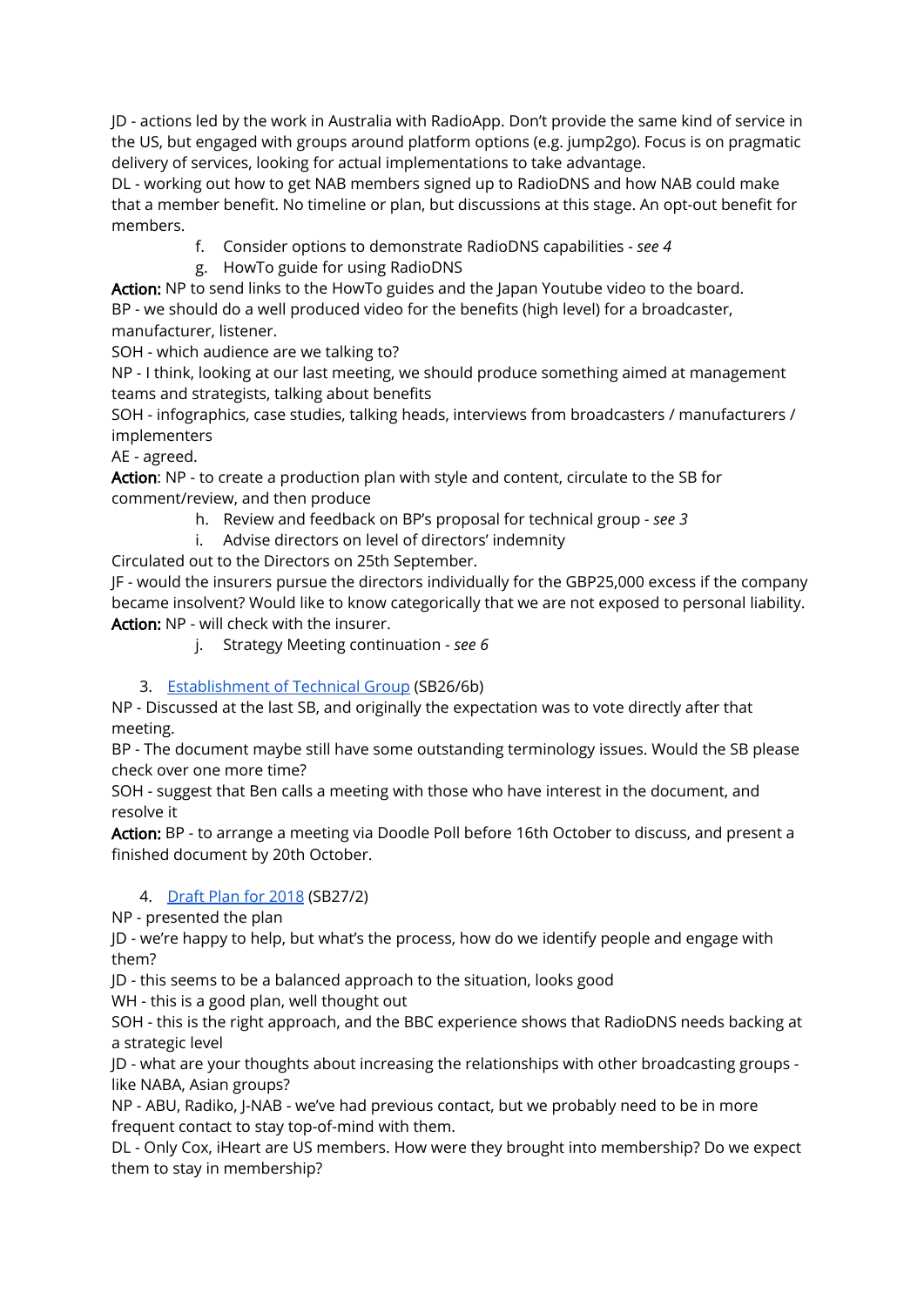NP - Explained the history of the Cox and iHeart recruitment, and that we stay in contact with them. Presented to Beasley but so far they haven't wanted to join. Have a good relationship with NPR, and they're trying to work out how to practically help their members.

DL - when is the membership fee set?

NP - next meeting as part of the budget process

BP - In that discussion, do we discuss the "aggregation" of broadcasters behind bodies / organisations?

NP - will certainly point this out, as the effect is becoming more pronounced. How would the organisation fund itself from 30 members, if national / regional organisations form the bulk of the membership?

BP - maybe we do tiering in different ways for organisations - broadcasters, technology providers, manufacturers?

JD - there are a couple of examples to refer to - ITS America does revenue tiering, NAB does tiering on revenue. What's more valuable - having a big rosta of members or the actions of the broadcaster members to produce services?

BP / SOH - agreed that we should build more things that are of member-only benefit WH - agree on the proposals for sharper comms and better pres. Do we need more resource to make this happen?

NP - 2018 budget will probably include a proposal for a project co-ordinator.

WH - not enough engagement because you can't do enough, communicate frequently enough? NP - yes, having more resource to deal with admin would leave more time for more frequent communications.

BP - the golden key to acquiring more members might be the open standards, with their side effect of helping provide metadata/content to connected devices.

JF - do we have CSA contacts in France to help reach the French broadcasters better? NP - not directly, only through presentations we have done with WorldDAB

JF - Getting into CSA and PSA and Renault is helpful to reach that market. Speak to Patrick Hannon through WorldDAB with CSA and Jean-Marc (WDAB).

WH - Rai - Paolo is in a separate R&D group in Turin, but the head office of Rai is in Rome. BP - also hoping to get to Rome, and seeing the same issue in Spain.

Action: NP - will circulate a draft budget based on this plan, so we can agree both at the next meeting.

#### 5. Project Logo / [Metadata](https://docs.google.com/document/d/1ugDdy_g1jlu3HRC4uUXTW1lNbNEovpeuyYuuVZbXwcs/edit#) Licence Update (SB27/3)

SOH - in the guidance to broadcasters who choose to omit a licence, should the words be "may" or "might"?

NP - It should be "might".

JD - are you actively maintaining the Project Logo coverage summary on the website?

NP - yes, it's kept updated as we get new registrations.

(JD - left meeting -)

SOH - what's the projected date for the first draft of the legal text.

Action: NP - certainly before the next meeting. Will circulate as soon as I have it.

#### 6. Project Office [Update](https://docs.google.com/document/d/1uDY-2Jz1CSugayf79rc8QlaFm9YhsEoJpPCjf7NJsHM/edit#) (SB27/4)

Action: NP - set deadline of 1st Nov for TDF / Sentech to pay their fees.

JF - asked current bank account and predicted surplus carried forward into 2018 CW - Audi Launch - glad that people are asking about hybrid and make some noise about it. Lots of good mentions of it. Looking forward to the car going to market at the end of the year. The spread of the functionality into the lower range cars and VW cars will be good to demonstrate its universality. Still hoping to make a video of it for promotion, and a more neutral version to help us promote the open standards.